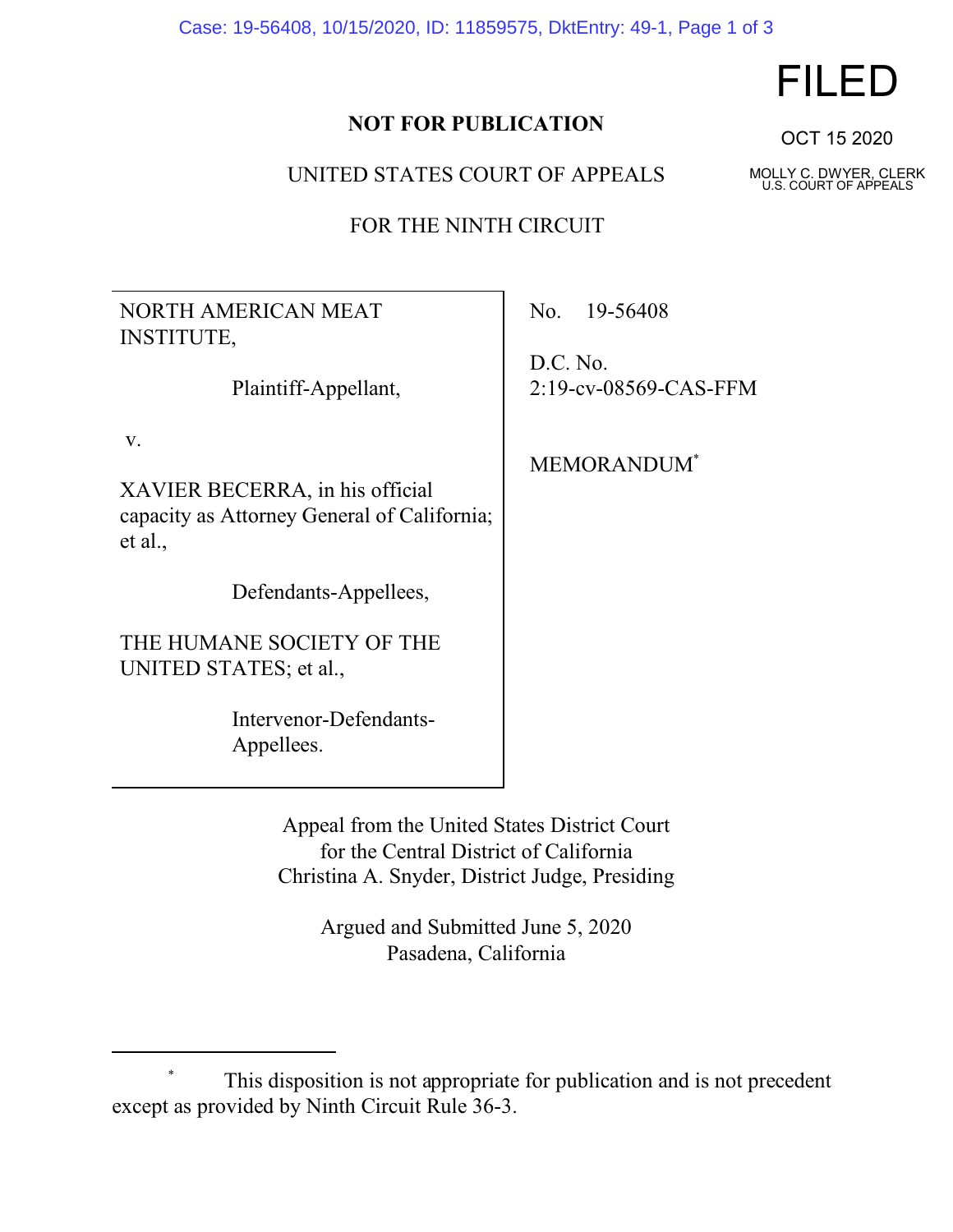Before: CALLAHAN and IKUTA, Circuit Judges, and BENCIVENGO,\*\* District Judge.

North American Meat Institute (NAMI) appeals the district court's denial of its motion for a preliminary injunction. We have jurisdiction under 28 U.S.C.  $§ 1292(a)(1)$ , and we affirm.

The district court did not abuse its discretion in holding that NAMI was unlikely to succeed on the merits of its dormant Commerce Clause claim. NAMI acknowledges that Proposition 12 is not facially discriminatory. The district court did not abuse its discretion in concluding that Proposition 12 does not have a discriminatory purpose given the lack of evidence that the state had a protectionist intent. Given the inconsistencies in dormant Commerce Clause jurisprudence, the district court did not abuse its discretion in relying on *Association des Eleveurs de Canards et d'Oies du Quebec v. Harris*, 729 F.3d 937 (9th Cir. 2013), to hold that Proposition 12 does not have a discriminatory effect because it treats in-state meat producers the same as out-of-state meat producers. *See* Cal. Health & Safety Code § 25990(b); *Wayfair v. South Dakota*, 138 S. Ct. 2080, 2100–01 (2018) (Gorsuch, J., concurring).

<sup>\*\*</sup> The Honorable Cathy Ann Bencivengo, United States District Judge for the Southern District of California, sitting by designation.